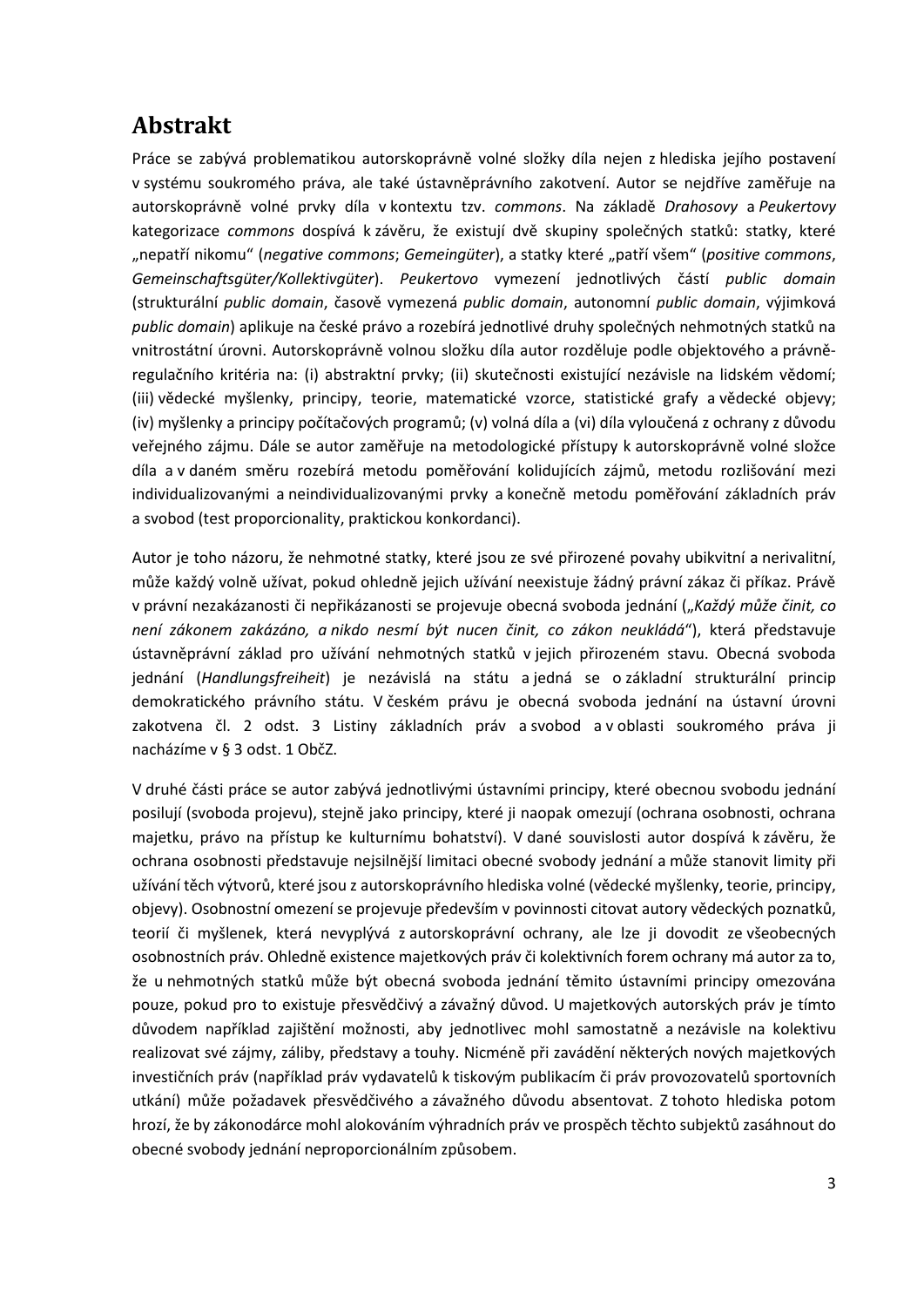## **Summary**

#### *General Conclusions and Methodology*

The thesis deals with the issue of the non-protected parts of copyrighted works in the view of constitutional law protection. Firstly, the author focuses on the copyright-free elements of the author's works in the context of the commons. Based on the conclusions of *Peter Drahos* and *Alexander Peukert* we can divide the commons into two separate groups: goods which belong to nobody (*Gemeinfreiheit, negative commons*), and goods which belong to everyone (*Gemeinschaftsgüter, positive commons*). The author uses *Peukert's* structural approach to the public domain; especially his division of the public domain into four parts (*structural public domain*, *time-limited public domain*, *autonomous public domain*, and *exceptions public domain*) and from this perspective analyzes various forms of intangible assets at the national level. In this respect, he pays attention to the constitutional law regulation of intangible assets [Art. 2 (3), Art. 11, Art. 34 (1), (2) of the Charter of Fundamental Rights and Freedoms of the Czech Republic].

In his habilitation thesis, the author achieves the same conclusions on the copyright-free elements, as we can find in the German jurisprudence. The public domain in the sense of copyright covers nonindividual elements such as (i) abstract features (genres, general plots, general types of characters, typical scenes, ideas, chemical or mathematical formulas etc.) or (ii) facts existing objectively (news, facts, elements of nature, historical events, biographical data). On the other hand, other parts of the public domain can be individual per se, but the copyright law does not protect them, due to public interests, technological progress in the software development, or the nature of scientific discourse. In this regard, the public domain also entails (iii) scientific ideas, principles, theories, and discoveries, (iv) ideas and principles underlying computer programs, (v) free works, and (vi) works excluded from copyright protection in the public interest.

The last category (works excluded from copyright protection due to the requirements of public interest; Sec. 3 of the Czech Copyright Act) includes two not very cohesive groups of human creations. While official works (laws, governmental regulations, court or administrative decisions) can be considered as collective goods belonging to all (*positive inclusive commons*), "works of traditional folk culture" are common goods that do not belong to anyone.

The author deals with three methodological approaches to the copyright-free elements: the method of balancing competing interests, the method of distinguishing between individualized and nonindividualized elements, and notably the method of balancing fundamental rights and freedoms (proportionality test, practical concordance).

The author holds the opinion that the use of intangible assets in their natural state is based on the principle of public domain [see also the decision of the EFTA Court in *Vigeland case, Municipality of Oslo v. Norwegian Board of Appeal for Industrial Property Rights* (E-5/16)]. Intellectual property rights are only islands of exclusivity in the sea of freedom. In the original state, intangible goods are ubiquitous and non-rival. If there exists no legal prohibition restricting their use, we consider them as goods that everyone can use freely. From the constitutional law perspective, we can regard the general freedom of action (Handlungsfreiheit) as basics of the public domain, which is expressed by a saying: "what is not prohibited by law is allowed" [Art. 2 (3) of the Czech Charter of Fundamental Rights and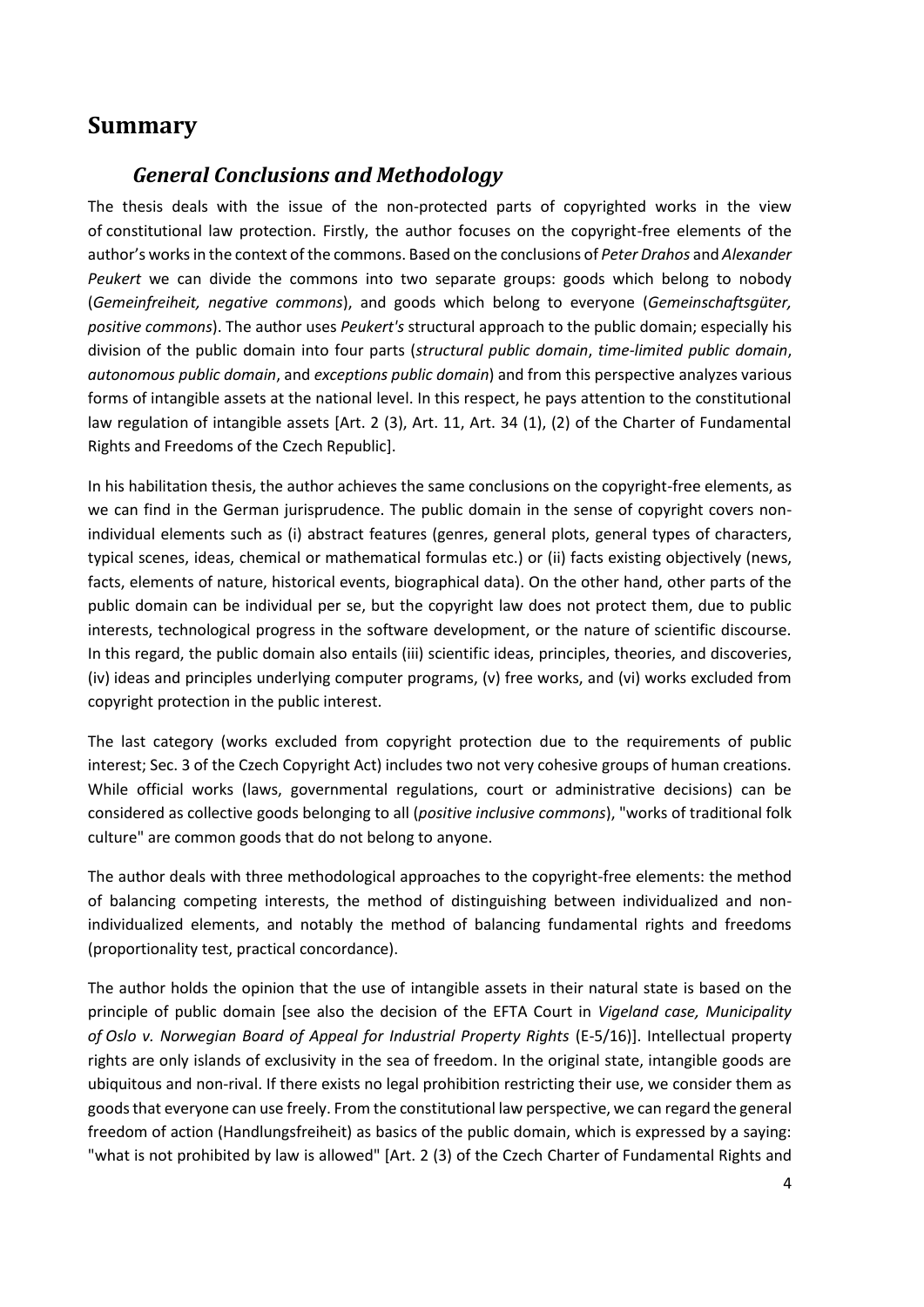Freedoms]. In some Central European countries (Germany, the Czech Republic), the general freedom of action is a human right that can be protected not only between individuals but also against state authorities. Based on *Peukert's* conclusions and the corresponding case law of the Czech Constitutional Court (particularly judgments No. I. ÚS 43/04, I. ÚS 546/03) the author considers the general freedom of action to be independent of the state power and to be the basic structural principle of a democratic state.

In the second part of the thesis, therefore, the author analyzes which constitutional principles strengthen the general freedom of action such as freedom of expression [Art. 17 (2) Charter of Fundamental Rights and Freedoms of the Czech Republic], but also principles that provide limits (protection of personality, property protection, and right to access cultural heritage). In this regard, the author concludes that personality protection represents the most significant restriction on the general freedom of action, and may limit the use of those elements, which are free from the copyright protection (scientific ideas, theories, principles, discoveries). The author especially highlights that scientists are required to cite another author's scientific findings, theories, methods or discoveries, even though it is neither needed nor prescribed by the copyright law.

On the other hand, when we focus on the existence of property rights or collective forms of protection such as traditional cultural expressions, the general freedom of action can be restricted to a much lesser extent. For the creation of individual or collective proprietary rights, there must exist convincing and compelling reasons for allocating exclusive rights to a particular subject. For the economic rights of the authors, this reason can be found, for example, in ensuring that an individual author can independently pursue his/her interests, hobbies, ideas and desires. However, when imposing new economic rights such as the rights of publishers or sports operators, the requirement of a convincing and compelling reason is doubtful. From this point of view, it is likely that by allocating rights to these intangible assets in favor of certain subject groups (press publishers, organizers of sporting events), the legislator may intervene into the general freedom of action disproportionately.

## *Selected Specific Findings*

## **Individuality of Author's Work vs. Non-Protected Parts of Copyrighted Work**

The Czech copyright law defines the individuality of an author's work (*autorskoprávní individualita; Individualität*) as well as free components of an author's work (*volná složka díla; Gemeingut*) in a normative way. Therefore, it is up to the legislator which elements will be protected and to which extent. The author highlights that we can use both notions to define the content of the corresponding term, since, for example, abstract elements, news or objectively existing facts cannot be individual per se. Thus, they cannot contribute to the individual parts of the work.

On the other hand, free works (Sec. 28 of the Czech Copyright Act) meet the requirements of the individuality. For this reason, the copyright-free elements need to be analyzed not only from the subject matter perspective but also from the perspective of exceptions and limitations provided by the legislature. Hence, the individual parts of the works, which everyone can use freely and on the same conditions as other subjects, cover different elements, such as official works, works of traditional folk culture (Sec. 3 of the Czech Copyright Act); principles and ideas which underlie any element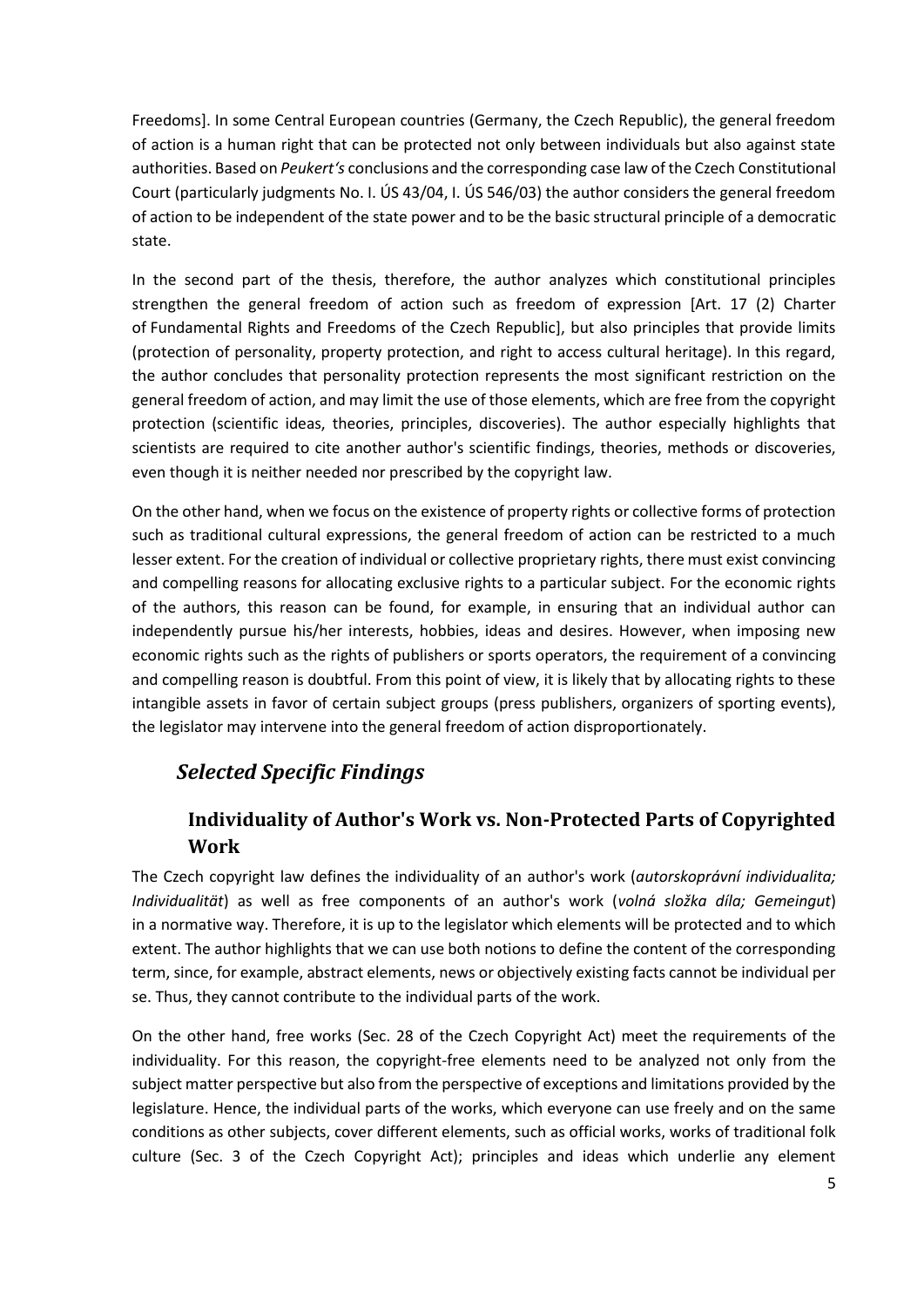of a computer program [Sec. 65 (2) of the Czech Copyright Act]; free works (Sec. 28 of the Czech Copyright Act); and works which can be used under copyright exceptions (Sec. 29 ff. of the Czech Copyright Act).

## **Influence of the Swiss Copyright Doctrine on the Czech Concept of the Individuality of Author's Work**

The Swiss Copyright doctrine had a significant impact on the theoretical writings of *Karel Knap*, the founder of the modern copyright jurisprudence in former Czechoslovakia. The conclusions of Swiss legal scholars can be found, among other things, in the concept of statistical uniqueness of the copyrighted work that comes from *Max Kummer's* monography *Das urheberrechtlich schützbare Werk*. *Knap* was also influenced by *Alois Troller's* distinction between the "*originality*" and the "*individuality*" of the outcomes of human creative activity, or *Troller's* aesthetic approach towards assessing the individuality of an author's work.

Thanks to *Karel Knap's* doctrinal conclusions, the so-called ontological concept of the copyright protection was extended to the Czech, and initially also the Slovak, copyright literature. However, the latest findings of the Slovak doctrine deny the notion of statistical uniqueness and reinterpret the concept of uniqueness of an author's work within the meaning of the CJEU case law. Compared to the Swiss doctrine, however, the latest Czech copyright doctrine (*Telec*), as well as the Supreme Court's case law, allow the protection of small coin works (*Werke der kleinen Münze*).

#### **Influence of German Doctrine on the Czech Copyright**

In addition to the teachings of Swiss legal scholars, the Czech conception of copyright also significantly reflects the impacts of the German copyright tradition. The conclusions of the German jurisprudence and the case-law of the German Supreme Court (*Bundesgerichtshof*), which enables the small coin works protection (*Werke der kleinen Münze*), were adopted by several decisions of the Czech courts (see among others the judgement of the Czech Supreme Court No. 30 Cdo 733/2016, No. 30 Cdo 360/2015).

On the other hand, the protection of double creations (*Doppelschöpfung*) is still not permissible. The author argues that if the Czech Supreme Court decided that we could consider even one word as a copyrighted work, then the judicature indirectly opened also the way to allow the protection of independently created outcomes.

#### **Individuality in the Context of the CJEU case law**

In the light of the case law of the Czech Supreme Court, we can reinterpret the traditional views on the individuality (uniqueness) of the author's work. We should consider the individuality of the authors' works under the case law of the Court of Justice of the EU which uses the notion of "author's own intellectual creation" when assessing the subject matter of the copyright protection. The concept of individuality, according to Court of Justice of the EU, includes (1) the differentiation of individualized creative elements from the abstract elements, (2) the objectively existing freedom of the author when creating his work, (3) the execution of creative choices and (4) the reflection of the author's personality, which must be present in the author's work. For a specific creation to be considered an author's work, the creative outcome must also fall (5) into the field of artistic or scientific creations.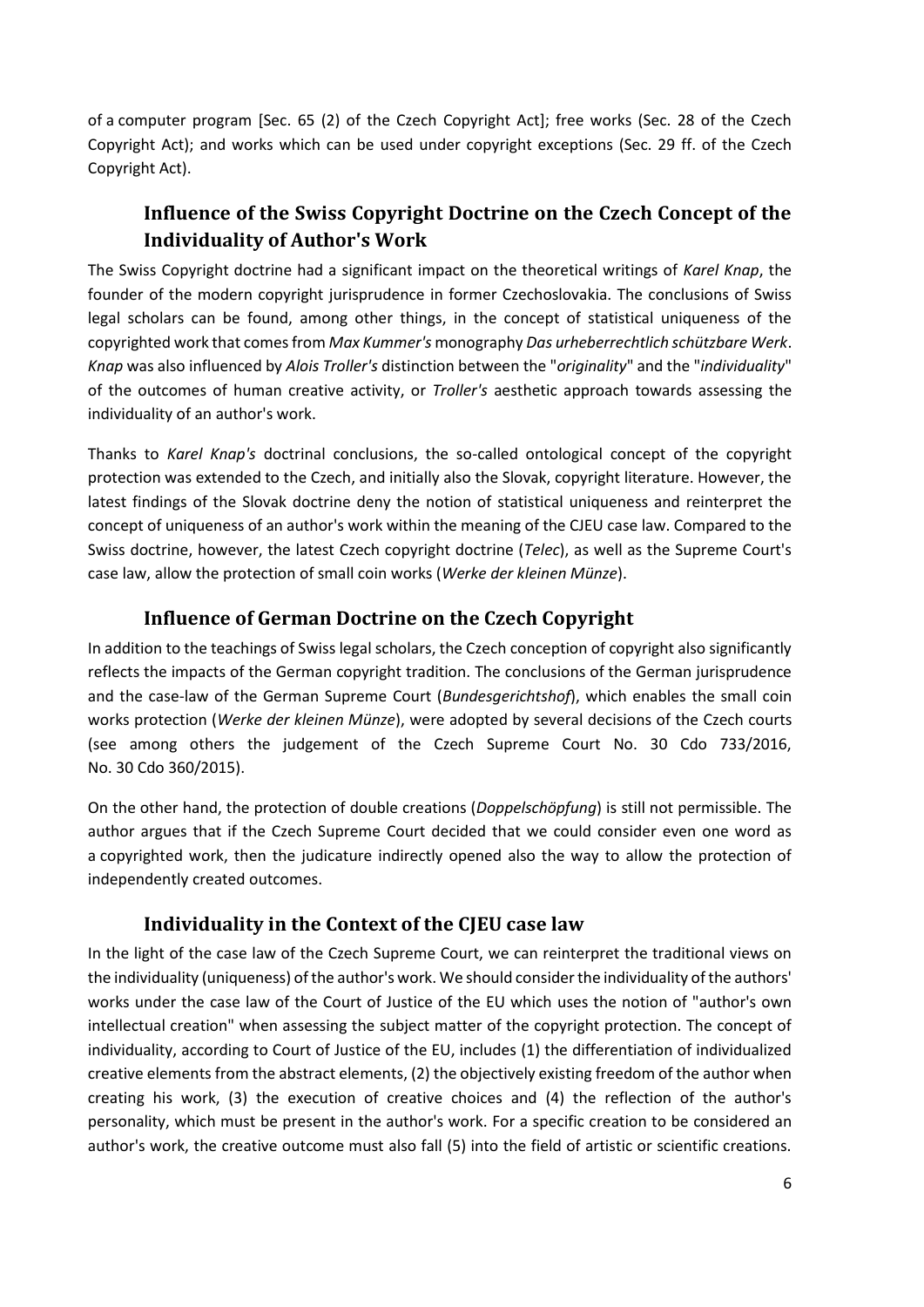The author of the thesis expresses the opinion that if we take the case law of the Court of Justice of the EU seriously, then we must admit that the EU law approach towards the copyright individuality lies somewhere between the traditional concepts of individuality (uniqueness) and originality.

## **Free Components of Copyrighted Work and their Justification**

No matter how we assess the individuality of the author's work (Swiss / German / traditional Czech / modern Slovak / Union approaches), it will always happen that a specific component of the author's work falls outside the copyright protection.

If we compare the conclusions of the Czech legal scholars with the findings of their German colleagues, we can say that the copyright free elements are the same. They include (i) abstract elements, (ii) objectively existing facts, (iii) scientific ideas, principles, data, and discoveries, (iv) ideas and principles underlying any element of computer programs, (v) free works and (vi) works excluded from the protection due to the public interest.

The reasons why the legislator leaves certain elements not protected a priori, or which he / she puts posteriorly into the public domain, are different. The reason why the law excludes abstract elements (ideas, style, genre, artistic method, general plots, etc.) from the copyright protection can be seen in their abstractness. The same applies to the features existing independently of human consciousness (facts of nature, historical events, news). These elements are not copyrightable because they cannot be individual in the copyright sense.

However, other components, such as scientific thoughts, methods, principles or discoveries, can be individual because we know their authors. The reason for excluding scientific results from the copyright protection is, therefore, a general interest in the functioning of scientific discourse. The same conclusions apply mutatis mutandis to the ideas and principles of computer programs [Sec. 65 (2) of the Czech Copyright Act] where the exclusion of these features comes from the general interest preventing the monopolization of ideas due to the requirements of the technological progress.

The fact that the legislator limits the copyright protection in time and enables, 70 years after the author's death, the work to enter the public domain reflects the needs to promote the progress of art and science. No author builds his / her work ex nihilo, and therefore it is necessary that the so-called general fund exists.

## **Free Components of Copyrighted Work in the Context of Commons**

The copyright free elements fall into the so-called common assets (*Gemeingüter*) which belong to nobody. However, official works (Sec. 3 Czech Copyright Act) are collective goods, which belong to all.

We can derive the distinction between common and collective goods from *Locke's* property theory and *Pufendorf's* division of estates in their natural state (*positive* and *negative community*). While *Locke* anticipates that all assets were in common in the original state, *Pufendorf* is of the opinion that the assets belonged to nobody and that their appropriation was subject to the consent of all other persons.

Based on the differences between *Lockean* and *Pufendorf's* concept of the common goods (commons) *Peter Drahos* defines four categories of commons : (i) *positive inclusive commons*, (ii) *exclusive positive commons*, (iii) *negative inclusive commons*, and (iv) *exclusive negative commons*.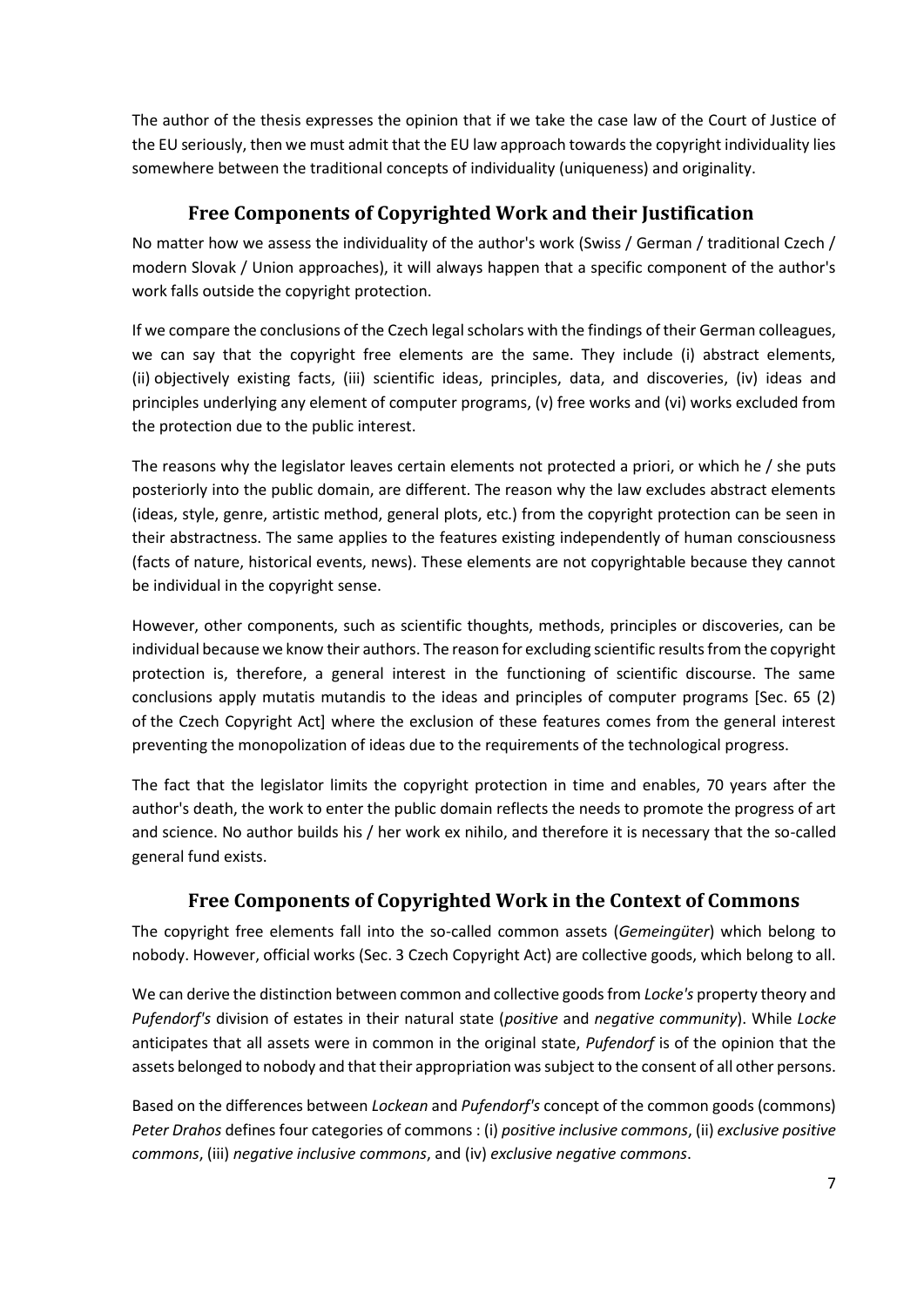*Alexander Peukert* uses a similar methodology and concludes that there are commons which belong to nobody such as public domain works (*Gemeinfreiheit*, *common goods*), and goods which belong to everyone (*Gemeinschaftsgüter*, *collective goods*).

We may conclude that the public domain in the sense of copyright is based on liberal teachings like the *Kantian* concept of freedom ("*law is a set of conditions under which one can arbitrarily unite with one another below the general law of liberty*"). The Czech legislator, who used *Kantian* philosophy as the primary inspiration source for the new Civil Code (Law No. 89/2012 Coll), also used this approach.

The author of the thesis agrees with *Peukert* that the public domain includes four parts (*structural public domain*, *time-limited public domain*, *autonomous public domain*, and *exceptions public domain*). All these parts of the public domain are built on the same equal freedom, which allows to freely use intangible assets that are ubiquitous and non-rival. They can be in the best way defined as negative inclusive commons. On the other hand, collective goods require the creation of the collective will.

In other words, we can characterize the public domain as the free sea (*Mare liberum*) within which everyone can carry out his/her activities. *Hugo Grotius* concluded that every nation could travel freely to other nations and trade with them. The sea is not subject to the appropriation, but it is free and does not belong to anyone. In the same way, every person can develop his/her personality in the sea of cultural and scientific freedom, which is called the public domain.

At the constitutional law level, the public domain is guaranteed by the general freedom of action [Art. 2 (3) of the Charter of Fundamental Rights and Freedoms of the Czech Republic]. We can see the protection of the public domain also in the field of civil law. Here it is based on the Sec. 3 (1) of the Czech Civil Code, which stipulates that "*Private law protects the dignity and freedom of an individual and his natural right to pursue his happiness and the happiness of his family or people close to him in a way that does not unreasonably harm others*".

That view, which regards the general freedom of action [Art. 2 (3) of the Charter of Fundamental Rights and Freedoms of the Czech Republic, Sec. 3 (1) of the Czech Civil Code] as the primary one, while intellectual property rights constitute only the exception because they restrict the freedom in favor of subjective rights, is perhaps somewhat unusual. However, we believe this conclusion has its liberal philosophical reasoning, which comes from our constitutional law traditions confirmed by the case law of the Constitutional Court and reflects the liberal philosophical wording of the recent private law.

## **Method of Balancing Competing Interests**

The method of balancing competing interests is one of the general rules of the interpretation of legal texts, which we can use in the field of copyright protection. The range of interests is defined by the communication dimension of an author's work and includes four groups of interests protected by law: (i) personal and economic interests of the author, (ii) interests of intermediaries (publishers, producers), (iii) interests of users and (iv) general interests of the society.

The method of balancing competing interests has an impact on future legislation and determines how the copyright law is to be regulated (collisions *de lege ferenda*). Besides, they also specify how we should interpret and apply the law (collisions *de lege lata*). In the area of public domain the competing legitimate interests frame, for example, the subject matter of the copyright protection (what is, and is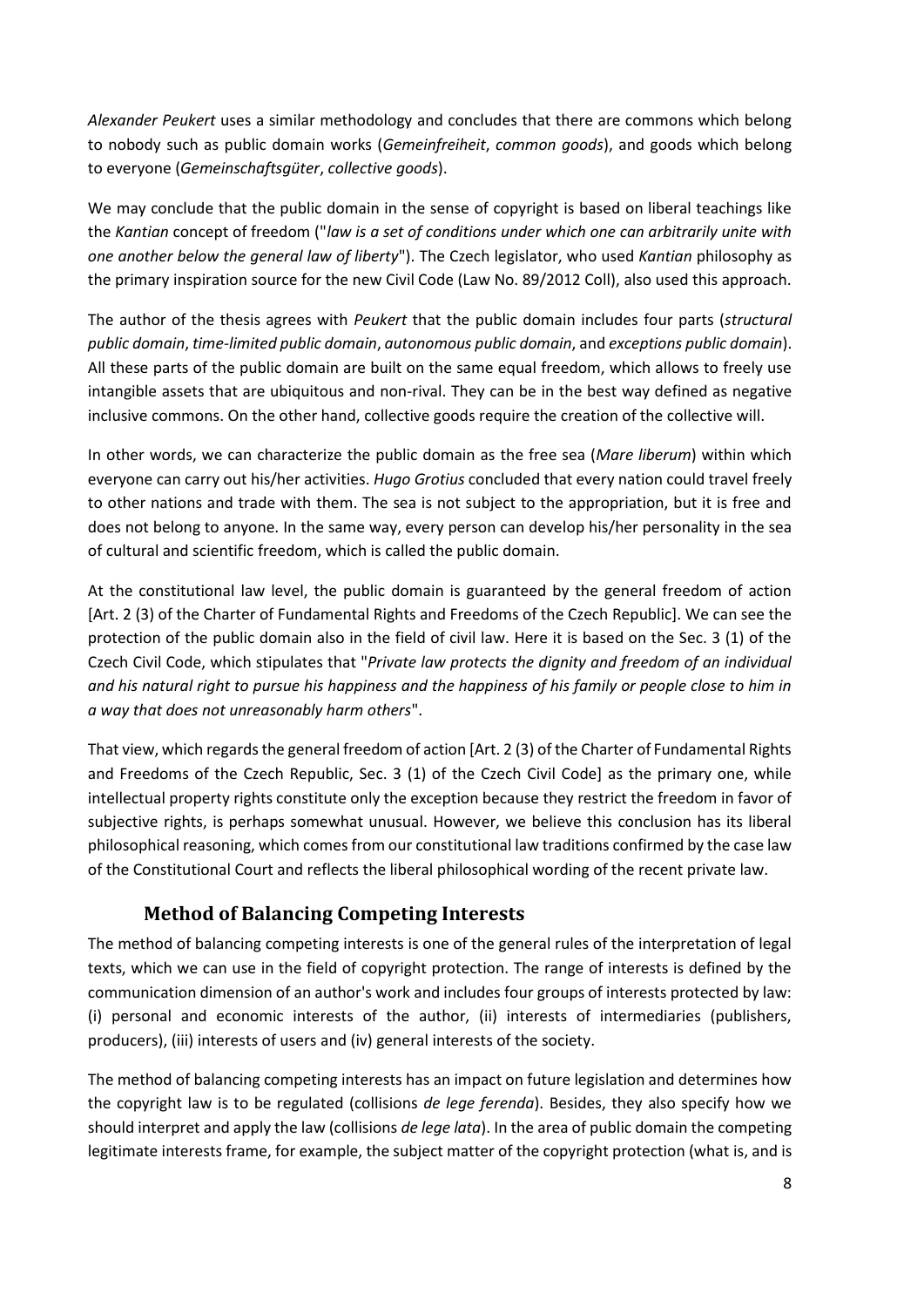not protected), the duration of the author's rights (moral, economic) or the scope of copyright protection (exceptions and limitations).

Both the existence of copyright protection and the public domain lead to the creation of new artistic and scientific works. An excessive emphasis on the property interests of authors (or intermediaries), such as prolonging the extension of the protection period, the establishing of new subject matter of the protection, or the application of the unfair competition protection to elements which can be freely used under the copyright regime, can weaken the conditions for creating new works. The method of balancing competing interests, therefore, leads to the conclusion that copyright protection should not be robust, but balanced.

## **Method of Distinguishing Individualized and Non-Individualized Parts of Work (Abstraction-Specification)**

The distinction between the inner (*innere Form*) and outer form (*äußere Form*) and its content (*Inhalt*), which comes from *Kohler's*teachings and which was brought to the Czech copyright law by *Karel Knap*, should be used not to define the subject matter of the copyright protection, but rather to determine its scope. The individual components of an author's work (the outer form, the inner form, the content) help us, in particular, to determine how the work of the author affects our senses and how the individualized elements of the work are reflected in derivative works. We can say that while the external form of the work concerns the human senses like seeing or hearing, the inner form or the content of the work touches human reason.

However, both the form of the work and its content may be sufficiently individual to be subject to copyright protection. We believe that the traditional views of the copyright law, consisting in the fact that the content of the author's work is free because the copyright does not protect thoughts, but only their creative expressions, is not correct. Similarly as in German copyright law, also in the Czech system of author's rights protection, we should instead distinguish between individualized elements and elements that constitute the general fund (public domain). However, even in case of personalized elements, there may also be situations where, for example, scientific works are excluded from copyright protection due to the functioning of the scientific discourse.

We cannot protect scientific knowledge, theory, methods or discoveries by copyright for other reasons than the literary genre or general descriptions of literary characters. In the latter case, the purpose is the uttermost abstraction, while the former concerns the requirements of the functioning of the scientific work, which is based on the free flow of thoughts, their constant acceptance, and confrontation. If the author of a scientific work had exclusive rights to the content of his/her work, then the other scientists, without his consent, could not write about the scientific ideas (i. e., the knowledge, theories, methods, discoveries) that he formulated.

While copyrighted works cover the use of individualized content in literary works of art, especially in case of so-called continuing novels or individualized descriptions of literary characters, it is permissible for scientists to take over scientific ideas without violating the copyright in the original work.